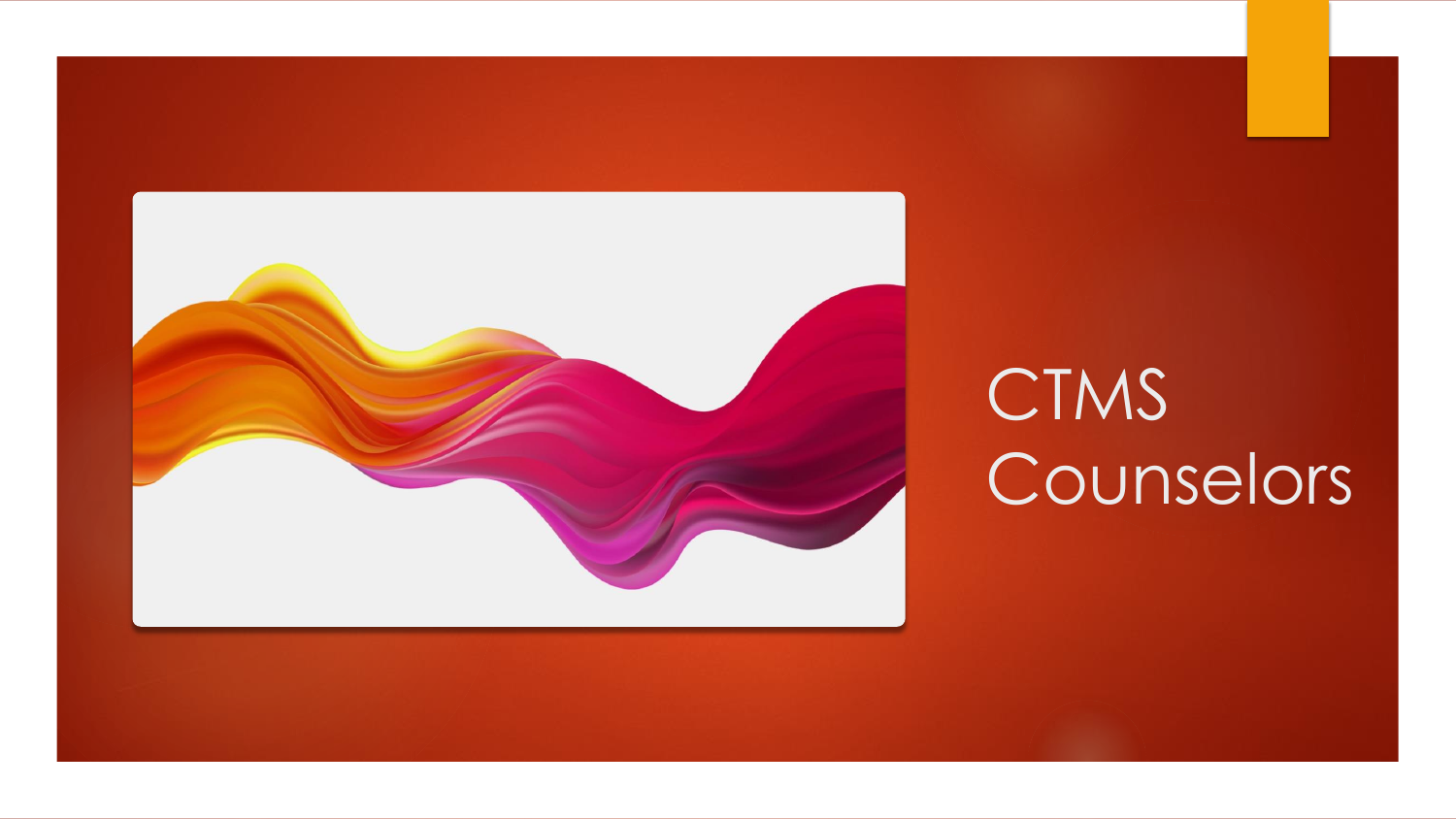## Welcome

The CTMS Counseling Department welcome all of our new and current Champion Chargers. Our mission is to provide a comprehensive, developmental counseling program addressing the personal, social, academic and career development of all students.

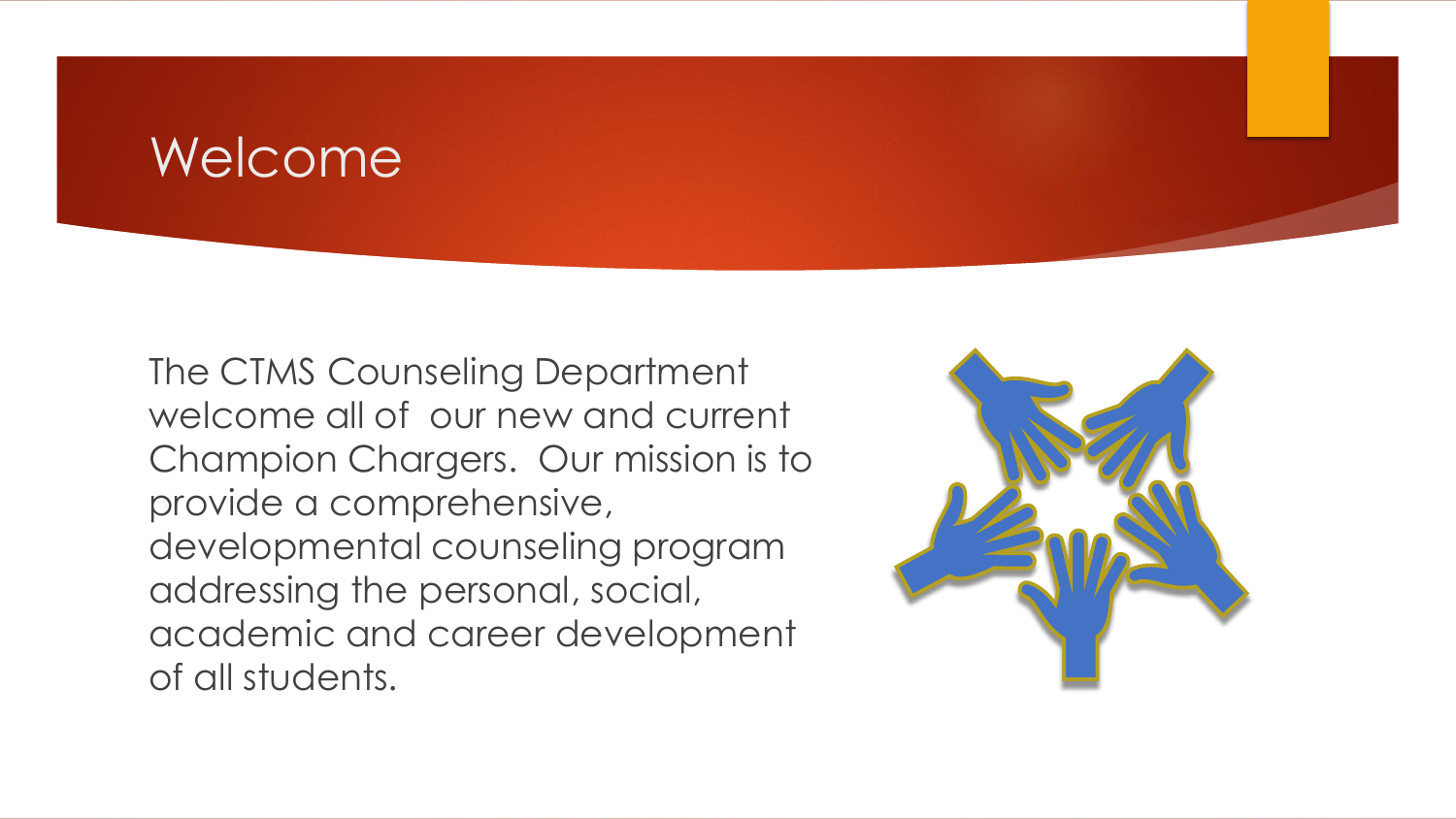### Meet Your CTMS Counselor! **Mrs. M. Wilson; Head Counselor & 8th Grade**

As Head Counselor at Champion Theme Middle School, my role is to provide a comprehensive, developmental counseling program addressing the personal/social, academic and career development of students. As a counselor, I am in position to advocate for all students providing them with a safe-haven of support that will enhance student academic and social skills. I embrace each day with an awesome opportunity to provide students and their families with resources and assistance that impact and improve overall student outcome. I look forward to a rewarding school-year!

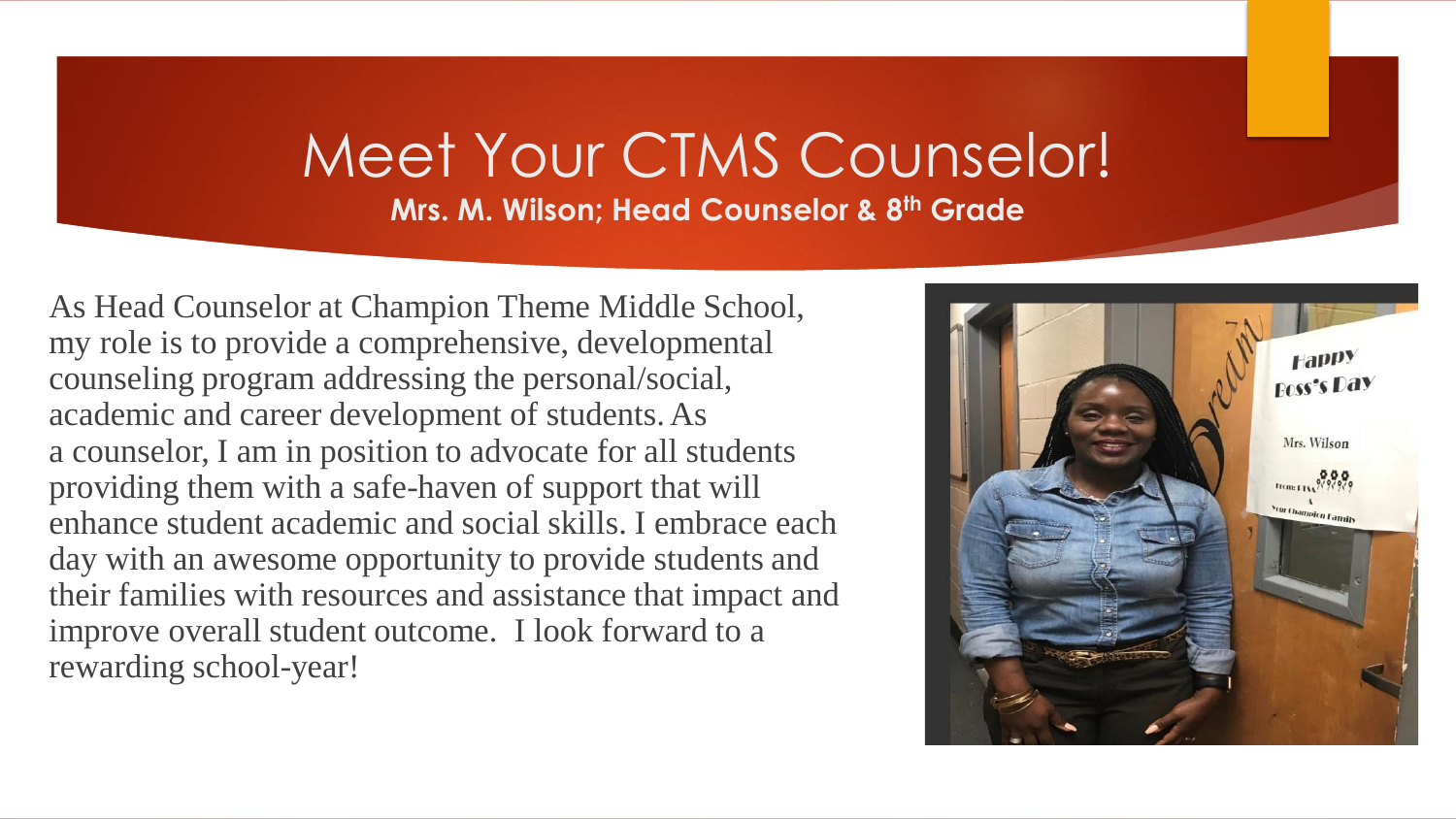## Meet Your CTMS Counselor!

**Ms. Edwards, 7th Grade Counselor, MTSS Coordinator**

I am so excited and honored to be joining this amazing Charger family! I am committed to empower, to encourage, and to support our scholars here at Champion. My primary goal is to ensure ALL students receive support within academic, personal/social, and college/career development. I look forward to a great school year. Let's GO Chargers!

*"If there is any one secret of success, it lies in the ability to get the other person's point of view and see things from that person's angle as well as from your own.*"

*Henry Ford*

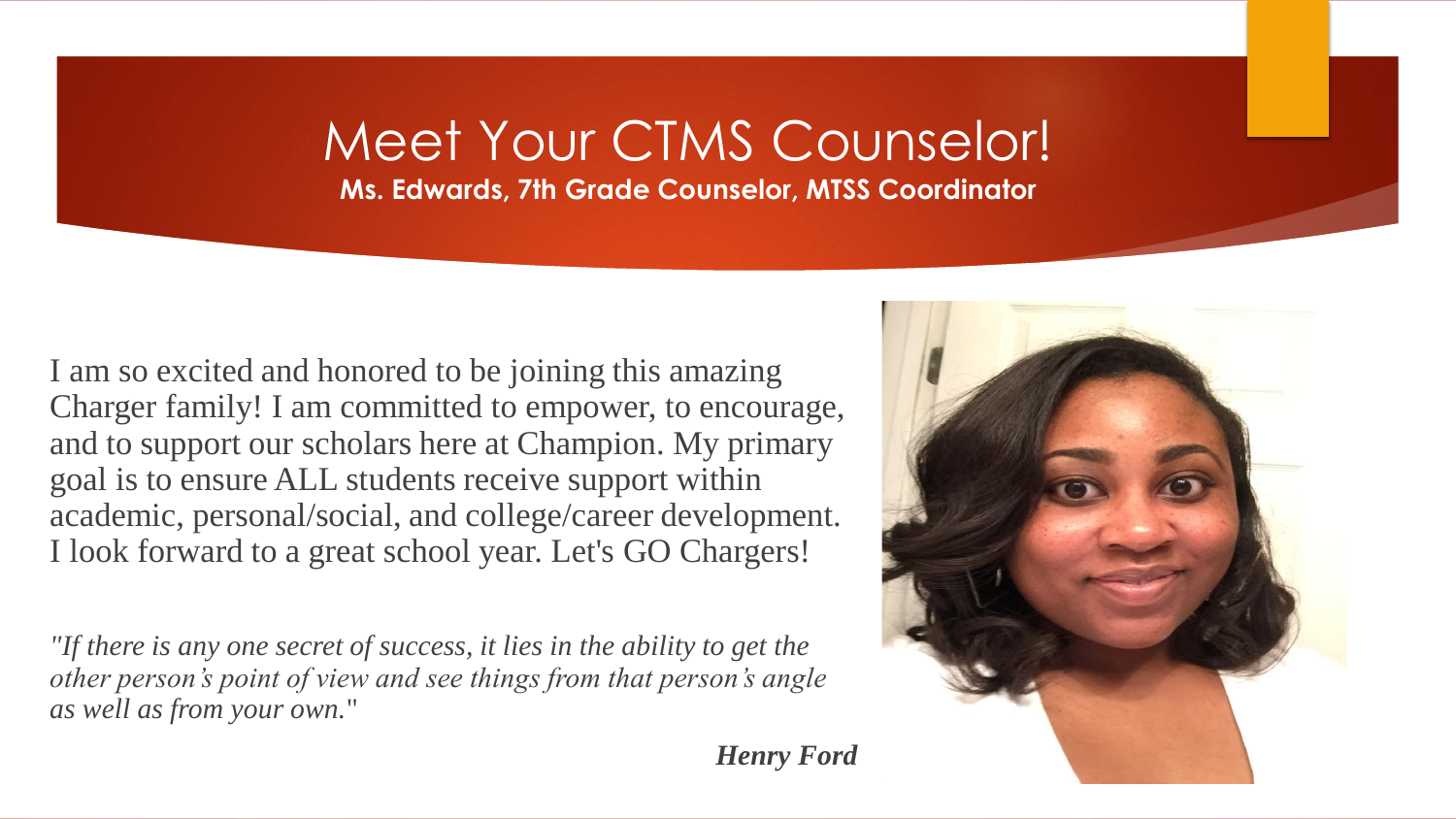## Meet Your CTMS Counselor!

**Mr. Washington; 6th Grade, 504 Coordinator**

 Greetings Chargers, I am excited to be joining your wonderful school, staff and Counseling team. I am dedicated to improving social and mental well being by developing strategies to cope with stressful situations. My "why" in life is to transform and inspire all students to be the best version of themselves. I look forward to working with you and your families and a great school year.

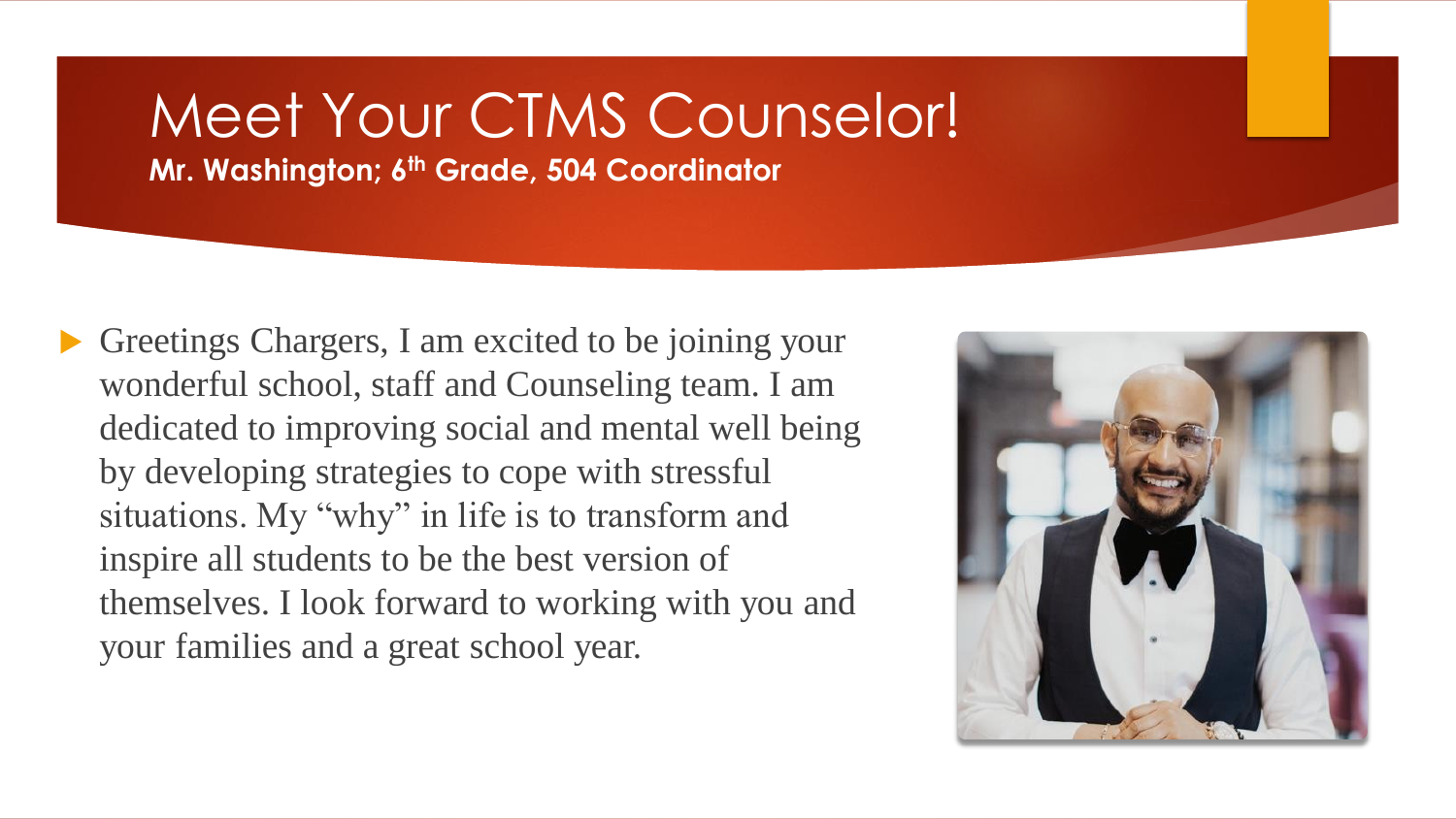## Virtual Counseling Referrals

 $\blacktriangleright$ **8 th Grade:**  [https://forms.office.com/r/TASgP](https://forms.office.com/r/TASgPp0xTe) p0xTe

 $\blacktriangleright$ **7 th Grade:**  [https://forms.office.com/](https://forms.office.com/r/dpNrNU4kfL) r /dpNr

 $\blacktriangleright$ **6 th Grade:**

**https://forms.office.com/r/L2u2KS7S AA**

**\*\* Teachers, Students and Parents can access the virtual form. Please copy and paste the link into your web browser and complete the form in its entirety. A counselor will respond within 24 -48 hours.\*\***

[This Photo](http://www.thebluediamondgallery.com/handwriting/r/referrals.html) by Unknown Author is licensed under [CC BY](https://creativecommons.org/licenses/by-sa/3.0/)-SA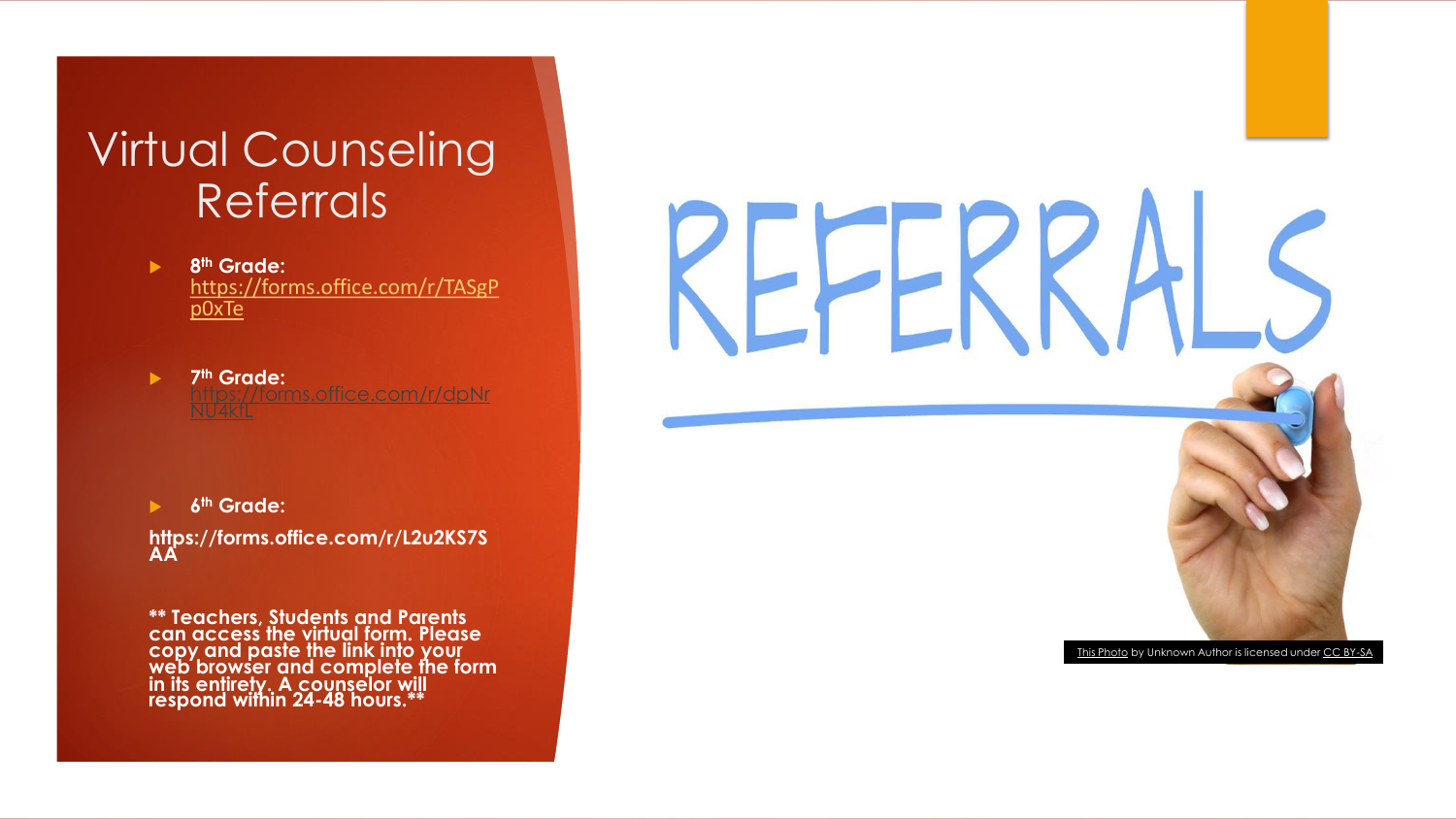#### Ten Parent Tips to Guide Your Student's Virtual and Face-to-Face Learning Experience…..

- 1. Support Homework and Class Work Expectations.
- 2. Communicate with your teachers first.
- 3. Promote an organized learning environment for your student.
- 4. Instill the importance of being organized.
- 5. Communicate the importance of daily attendance.
- 6. Track your students progress in Infinite Campus.
- 7. Develop a check-in process with your student.
- 8. Clearly communicate expectations.
- 9. Respectfully advocate for your student
- 10. Make sure your student understand that his/her success is a collaborative effort.